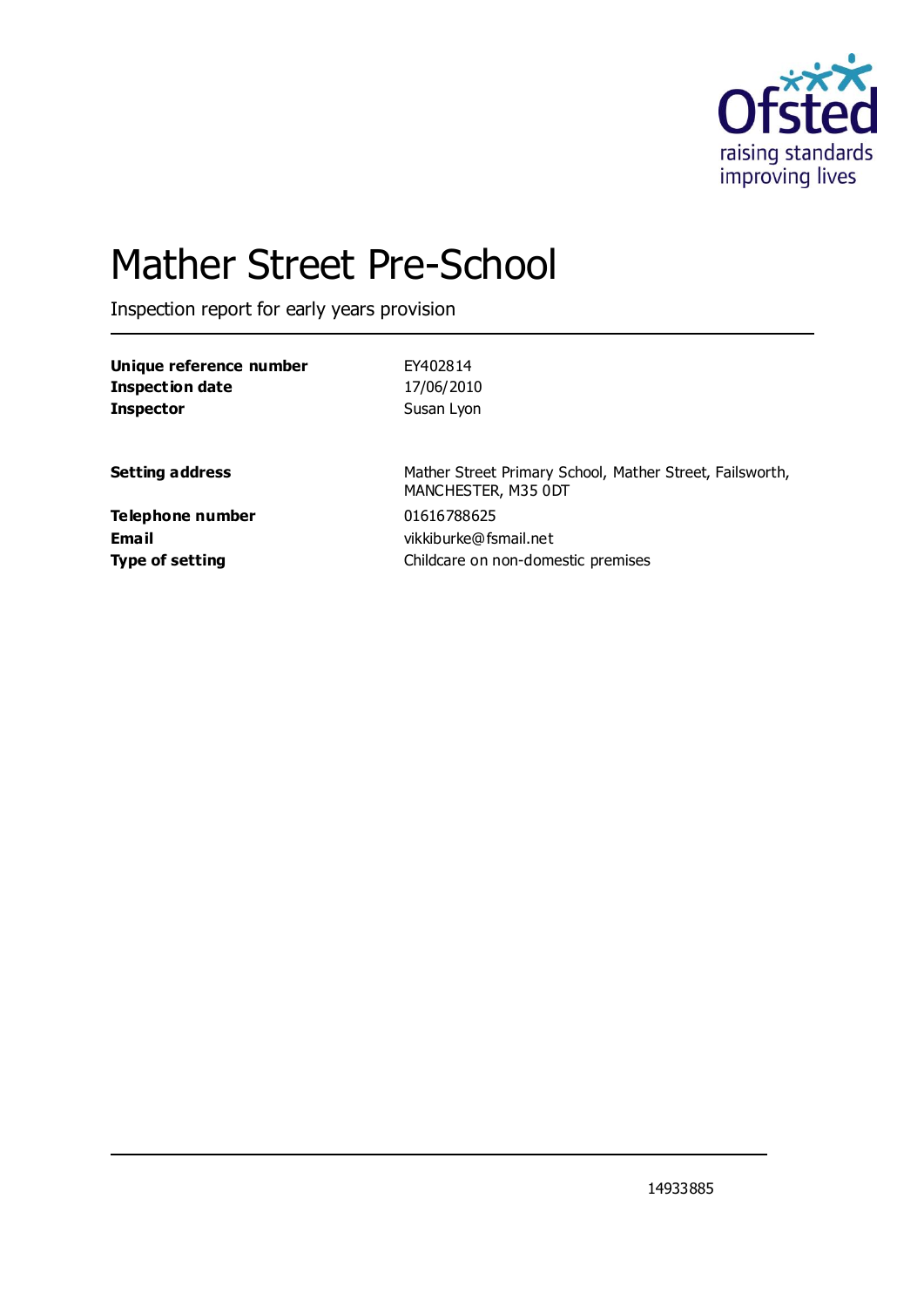The Office for Standards in Education, Children's Services and Skills (Ofsted) regulates and inspects to achieve excellence in the care of children and young people, and in education and skills for learners of all ages. It regulates and inspects childcare and children's social care, and inspects the Children and Family Court Advisory Support Service (Cafcass), schools, colleges, initial teacher training, work-based learning and skills training, adult and community learning, and education and training in prisons and other secure establishments. It rates council children's services, and inspects services for looked after children, safeguarding and child protection.

If you would like a copy of this document in a different format, such as large print or Braille, please telephone 0300 123 1231, or email enquiries@ofsted.gov.uk.

You may copy all or parts of this document for non-commercial educational purposes, as long as you give details of the source and date of publication and do not alter the information in any way.

Royal Exchange Buildings St Ann's Square Manchester M2 7LA

T: 0300 123 1231 Textphone: 0161 618 8524 E: enquiries@ofsted.gov.uk W: [www.ofsted.gov.uk](http://www.ofsted.gov.uk/)

© Crown copyright 2009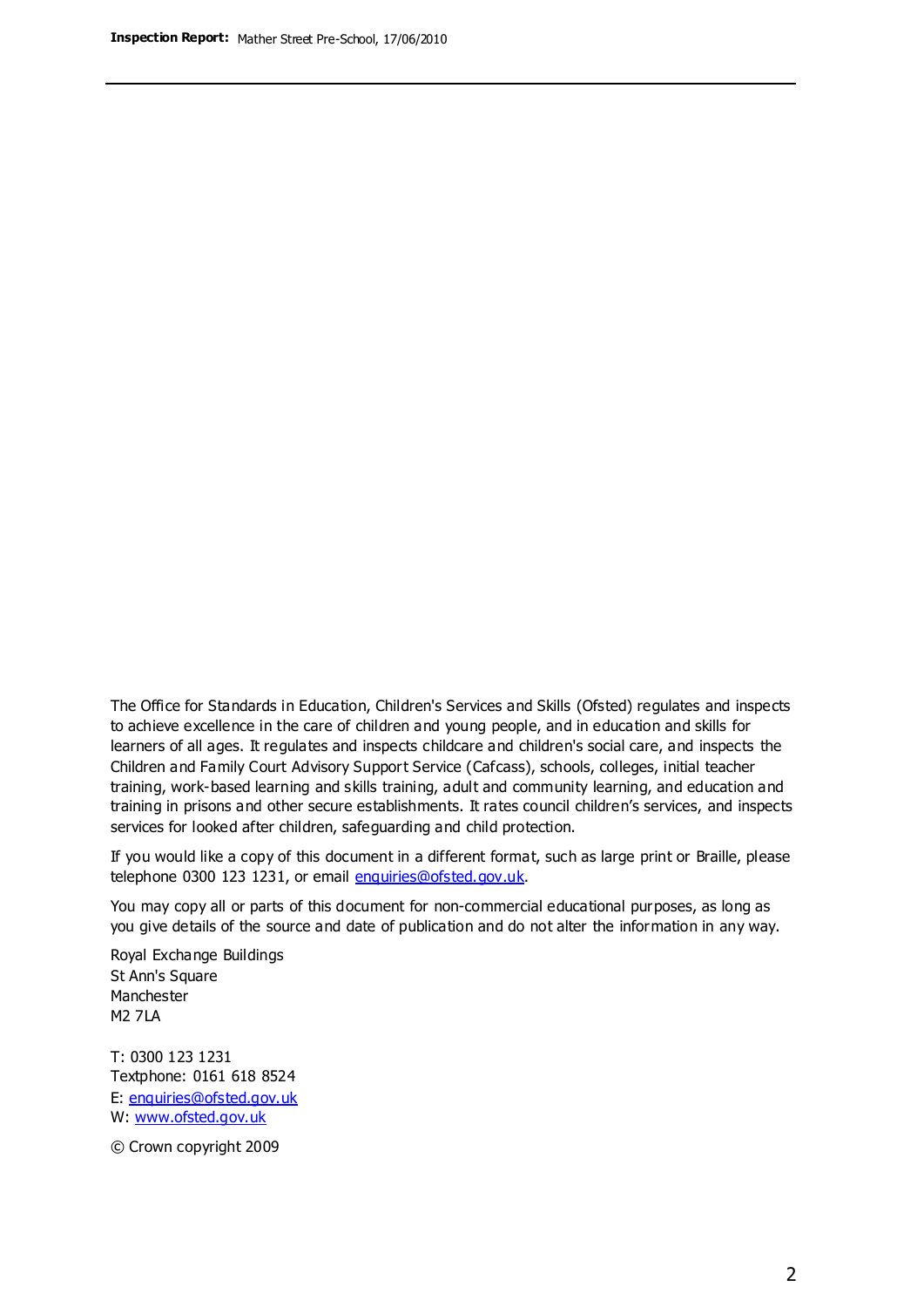### **Introduction**

This inspection was carried out by Ofsted under Sections 49 and 50 of the Childcare Act 2006 on the quality and standards of the registered early years provision. 'Early years provision' refers to provision regulated by Ofsted for children from birth to 31 August following their fifth birthday (the early years age group). The registered person must ensure that this provision complies with the statutory framework for children's learning, development and welfare, known as the *Early* Years Foundation Stage.

The provider must provide a copy of this report to all parents with children at the setting where reasonably practicable. The provider must provide a copy of the report to any other person who asks for one, but may charge a fee for this service (The Childcare (Inspection) Regulations 2008 regulations 9 and 10).

Please see our website for more information about each childcare provider. We publish inspection reports, conditions of registration and details of complaints we receive where we or the provider take action to meet the requirements of registration.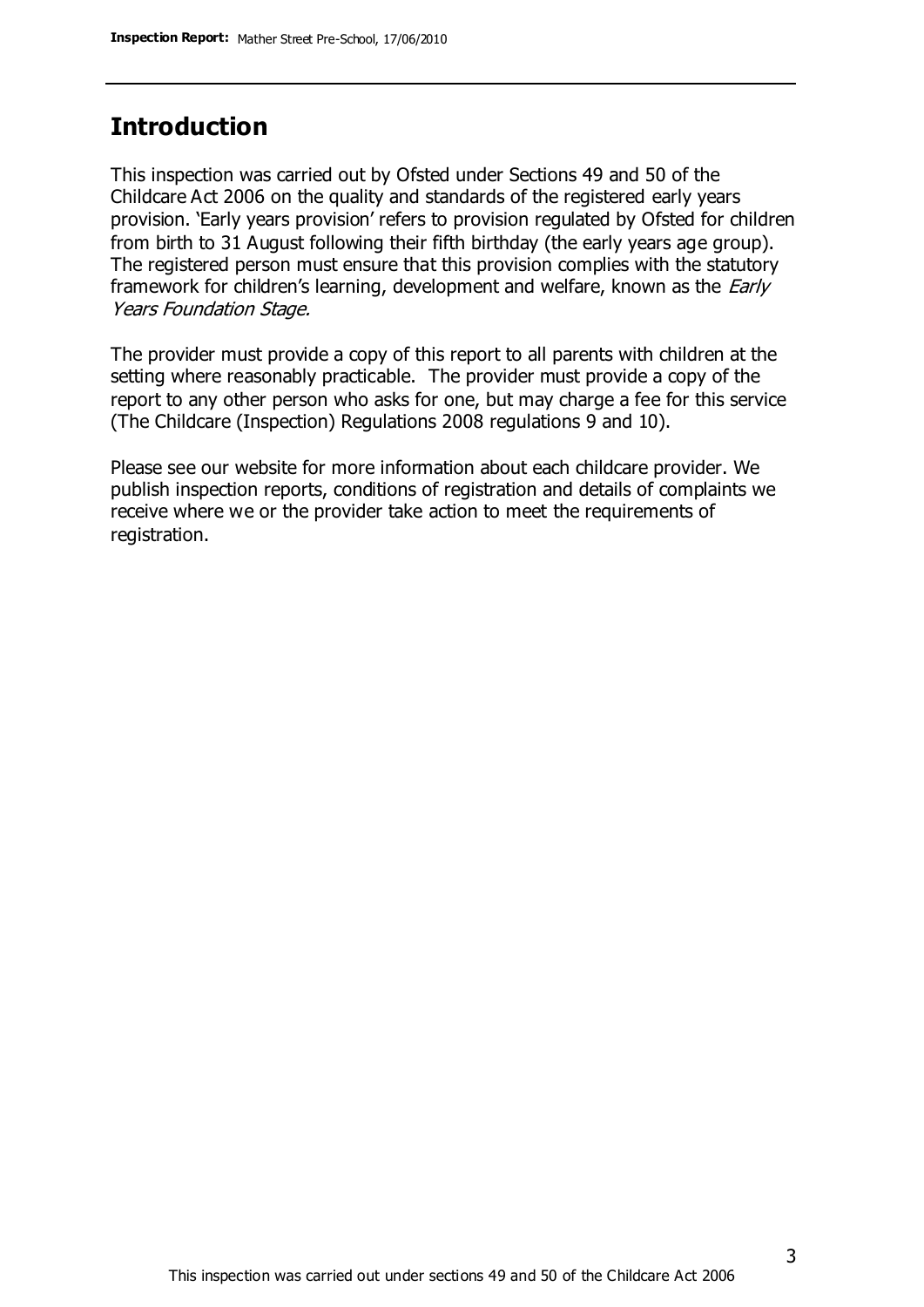# **Description of the setting**

Mather Street Pre-School was registered in 2010 and is privately owned. It operates from a classroom in Mather Street Primary School in Failsworth, Manchester. A secure area is available for outdoor play. The setting is registered on the Early Years Register to care for a maximum of 18 children at any one time aged from two years. There are currently 32 children on roll. The setting supports children with special educational needs and/or disabilities and children who speak English as an additional language. Children attend from the local and surroundings areas. The setting is open each weekday from 9am until 3.30pm term time only. There are four members of staff, half of whom are qualified. The setting receives support from the local authority early years advisory team.

# **The overall effectiveness of the early years provision**

Overall the quality of the provision is good.

The children enjoy themselves at the setting and have great fun. The staff have a good understanding of the Early Years Foundation Stage framework and help children to learn in a colourful, welcoming and inviting environment. Effective observation and assessment arrangements help children make steady progress. All documentation is in place and the children's safety and welfare are mainly promoted well. All children are included and their individual needs met, although play resources reflecting the wider world are limited. The setting demonstrates strong capacity to continually improve the service provided.

## **What steps need to be taken to improve provision further?**

To further improve the early years provision the registered person should:

- increase resources reflecting culture, disability and gender in order to help children become aware of the wider world
- provide sufficient shade in the outdoor play area to keep children safe from the harmful effects of the sun.

## **The effectiveness of leadership and management of the early years provision**

Children's safety and welfare are promoted well through detailed written risk assessments carried out on the premises, and action taken is recorded and dated. Numerous safety measures in place create a safe and secure environment for children. An emergency escape plan is in place and regularly practised, contributing to children's safety while on the premises. Space and resources are organised to allow all children to move around freely and safely. All written policies and procedures are in place to ensure the safe and efficient management of the provision, such as a policy for a child lost or missing, valid first aid certificates and up-to-date public liability insurance. Children are protected through staff being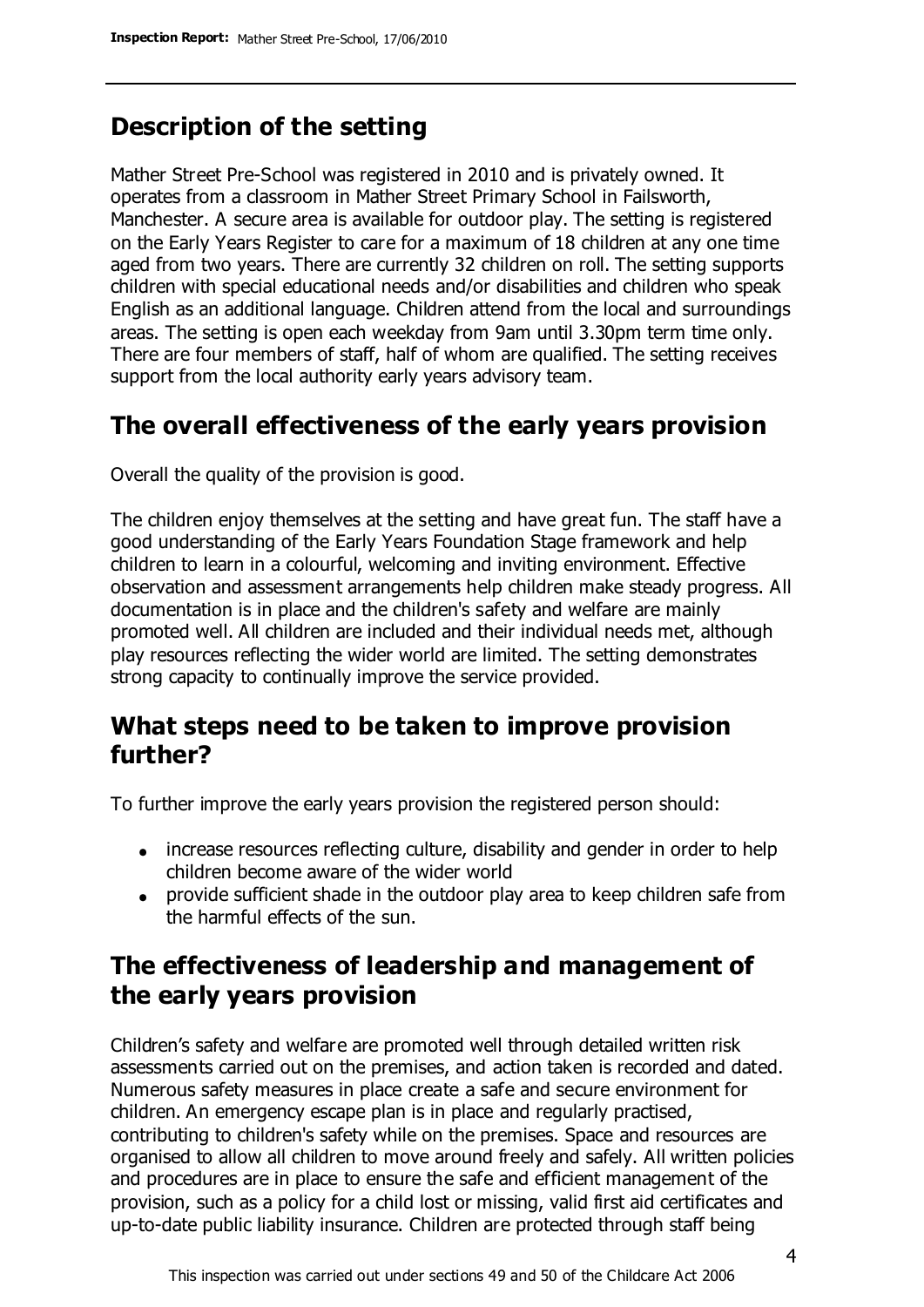qualified and vetted. Staff have a good understanding of child protection procedures and are deployed well to respond to children's needs promptly and sensitively.

The staff team constantly evaluates the setting and devises action plans at weekly meetings to bring about ongoing improvements. For example, the setting has recently increased age-appropriate toys, such as stacking towers and building bricks. It has implemented a procedure for closing the bathroom door during nappy changing to ensure privacy for children and introduced flexibility to play plans to take into account children's interests and preferences. The manager leads the staff team effectively through acting as a positive role model and introducing new ideas, such as extending the construction area to include junk boxes. The manager is highly committed to improving the service as she motivates staff and maintains enthusiasm by holding performance management meetings to identify strengths and areas for training. Feedback is sought from parents through sending out letters requesting comments and suggestions for improvements to the service. Furthermore, staff are well supported in attending ongoing training to increase their knowledge and skills, such as on safeguarding and food hygiene.

Children benefit significantly from staff working closely with parents in a open, honest and supportive way. For example, when introducing toilet training, methods are discussed and agreed with parents and staff follow home routines to ensure consistency of care for the child. Parents are welcomed into the setting and daily communication keeps them informed of how their child is doing. Parents are involved in children's learning and development through the sharing of observation files at any time, and parents' comments are extremely valued through the completion of weekend sheets. These are an effective link between home and the setting and promote children's speech and language well by allowing conversation to be initiated about what the child has done or where they have been at the weekend. Parents of new children receive a wealth of information, such as a range of detailed policies, menus and activity play plans. Relevant information regarding the uniqueness of each child is obtained from parents, such as about who the child lives with and their pets, likes and interests. Children's individual needs are discussed with parents and recorded on registration forms including health and dietary needs.

Staff talk to children about differences in order to promote awareness and understanding. Children are supported well to develop English and their home language is highly valued through staff learning key words and displaying words in Polish. Diversity is valued through activities recognising different countries and cultures, such as making England flags, food tasting at Eid and saying 'hello' in Spanish at circle time. However, resources reflecting culture, disability and gender are limited, which hinders children's awareness of the wider world. All children are included in activities through staff changing or adapting the way play is provided to suit all levels of ability. In addition to resources being accessible, the building and learning environment is suitable for all as it is on the ground floor and has adapted toilet facilities. The setting has established strong links with other settings providing the Early Years Foundation Stage framework, such as local children's centres and schools, through arranging meetings with teachers, sharing events and concerts, and arranging visits for new children in order to ensure progression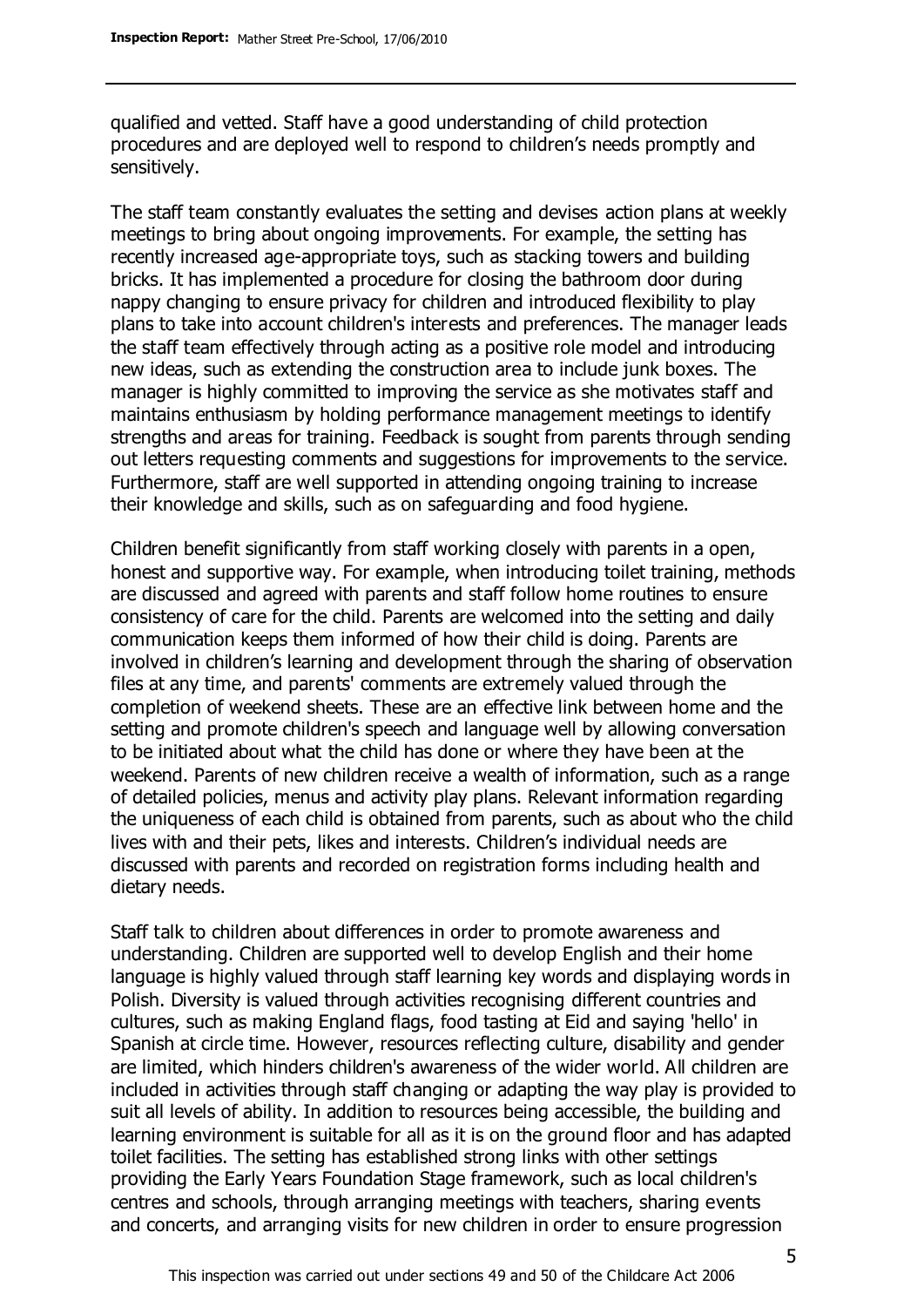and continuity of care and learning. Children benefit greatly from the setting working closely with other agencies, such as social workers, through the sharing of information to help children progress and achieve.

# **The quality and standards of the early years provision and outcomes for children**

Staff help children to learn by spending time talking to them and asking them questions. Staff have a good understanding of the Early Years Foundation Stage framework and provide a rich learning environment covering all areas of learning. Staff effectively find out children's starting points on entry to the setting through the completion of initial development records, and good observation and assessment arrangements help children make steady progress towards the early learning goals. For example, children know that print carries meaning as they write down appointments in the hairdresser's. They give meaning to their marks as they say 'It's my writing.' Children speak clearly and with confidence, such as 'It's a ladybird; it's got four legs.' Children show interest in toys incorporating technology as they press buttons on calculators and operate sound and musical toys. Children love to be outdoors and show interest in the world as they enjoy planting sunflowers and watching them grow. Children seek to do things for themselves as they pour their own drinks. They persist for periods of time in activities of their choosing and show pride in their achievements as they excitedly shout 'I've done two' when completing puzzles.

Children clearly understand the numbers one and two as they say 'I get two cups' and older children confidently count to seven. Children move in a range of ways, such as kicking balls and climbing steps. They engage well in activities requiring hand and eye coordination and use their imaginations well as they create paintings, collages and drawings. Children freely explore the environment as they easily access play resources and, at times, benefit from adult-led activities such as looking at books together and craft activities. The children develop their senses through exploring a good range of textures and materials, such as touching and smelling the pineapple, wooden objects, sponges, feathers, shells and pebbles. Staff help children to learn to keep themselves safe through frequent discussions. The children show they feel safe as they move around confidently and safely. An effective key worker system contributes to children's care and well-being by ensuring individual needs are met and liaison with parents. The children benefit from fresh air and exercise every day, although there is insufficient shade during hot weather to keep children safe from the harmful effects of the sun. Children who are ill are excluded, and the use of paper towels and thorough nappy changing routines help prevent the spread of infection.

Children understand the importance of hand washing as staff explain that it is to get rid of germs. Children make healthy choices at snack times, such as raisins and fresh fruit, and water is freely available to keep their bodies healthy and hydrated. Staff treat children with kindness and consideration and, as a result, children are eager to play and join in activities. Children feel a great sense of belonging as they often enjoy hugs and cuddles from staff. Children thrive as their emotional needs are met through staff placing strong emphasis on the importance of children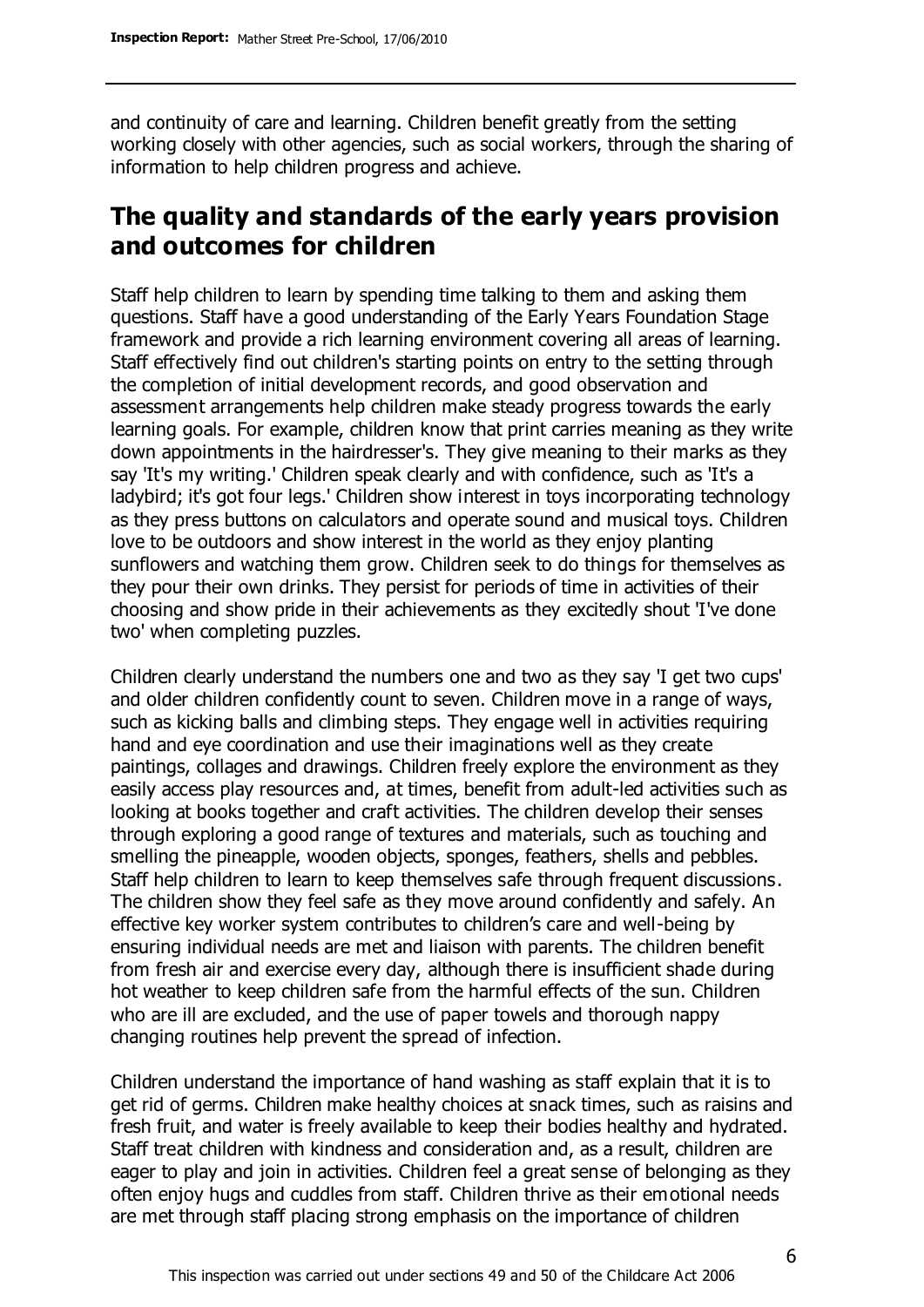having their own comforters with them. Children and parents are valued as staff carry out home visits to help them settle and parents are invited to stay with new children at the setting to help them become familiar with the surroundings at their own pace. Children's behaviour is managed positively through clear boundaries and explanations, which contributes to their confidence and self-esteem. Children are prepared well for transition from the setting to school through the completion and sharing of transfer information slips including home language, parents' comments and additional needs.